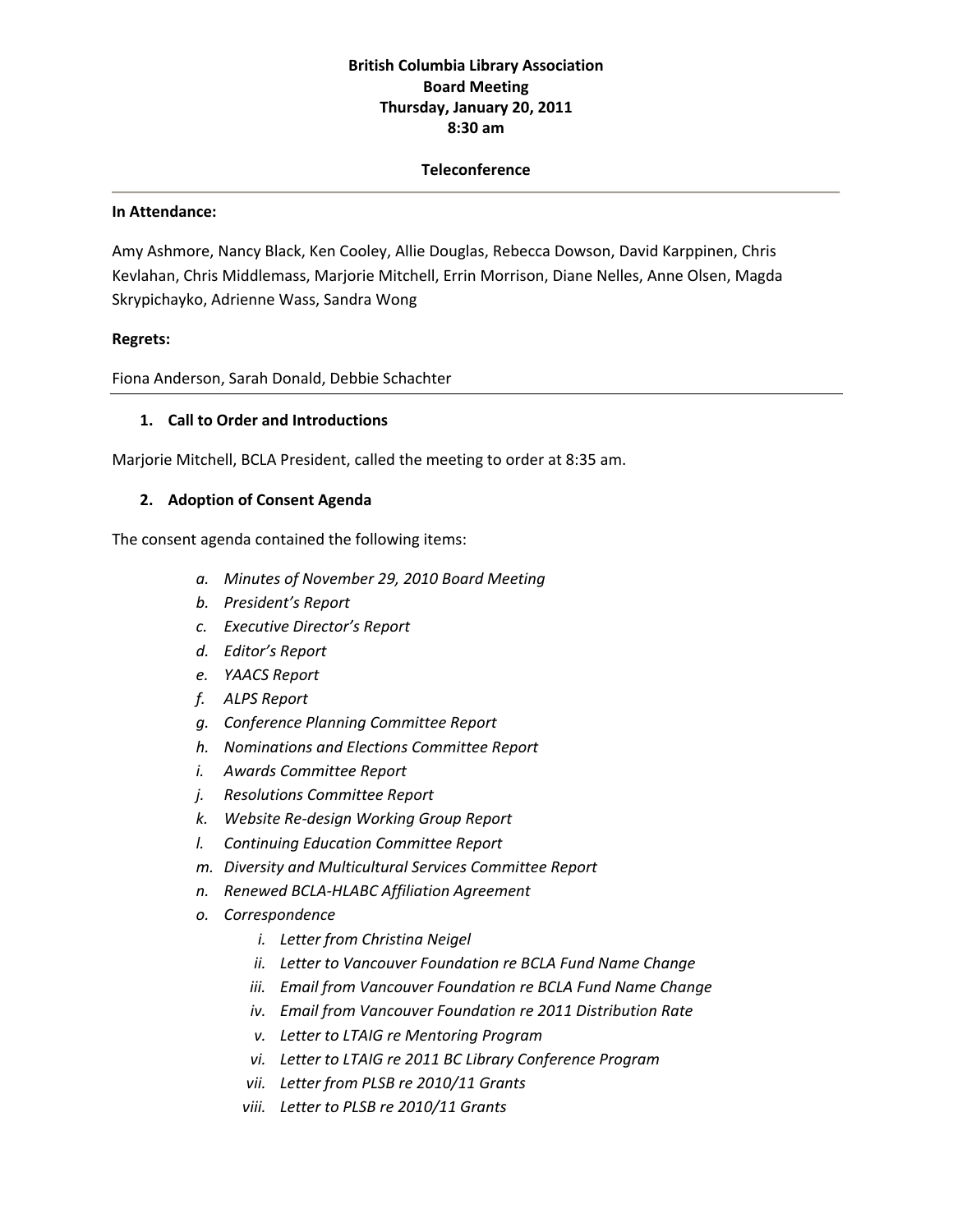- *ix. Memo to BCLA Groups re Meeting Space*
- *x. Memo to Libraries re Meeting Space*
- *xi. Response from Member Libraries re Meeting Space Request*
- *xii. Missive to BCLA Member re Loss of Revenue in 2012*
- *xiii. Response from Members re Loss of Revenue Missive*
- *xiv. Invitation to Meet with President*
- *p. Information Policy Committee Report*
- *q. Services for People with Print Disabilities Working Group Report*

It was requested that item #2.b, *President's Report,* be removed from the consent agenda and added to the regular agenda as item 4.c.

#### *Moved by Ken Cooley, Seconded by Chris Kevlahan:*

THAT the consent agenda be approved and adopted as presented and amended.

#### **CARRIED**

#### **3. Adoption of Regular Agenda**

A new item, *President's Report*, was added to the regular agenda as item #4.c.

#### *Moved by Nancy Black, Seconded by Anne Olsen:*

THAT the regular agenda be approved as presented and amended.

#### **CARRIED**

### **4. Business Arising**

#### *a. 2012 BC Library Conference*

Chris Kevlahan will convene a small working group to discuss conference options for 2012. Chris Middlemass and Anne Olsen volunteered to join the group, and other members will be solicited.

#### *Moved by Anne Olsen, Seconded by Chris Middlemass:*

THAT the 2012 BC Libraries conference working group be struck to work through December 31, 2011.

**CARRIED**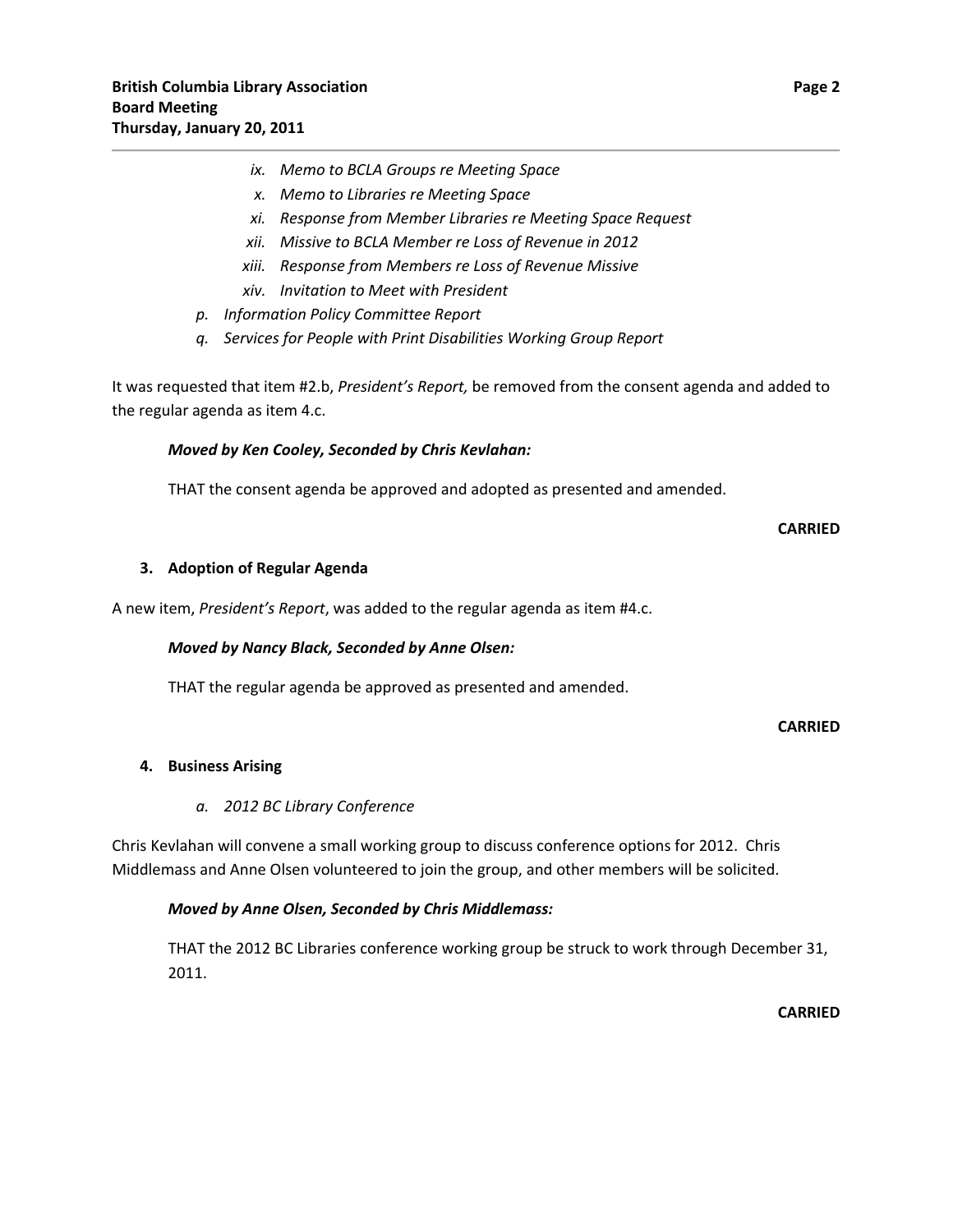## *b. PLSB‐BCLA‐BCLC: Transition of Duties and Financial Implications*

Board members discussed the loss of database licensing administration fees in 2011. No precise date for transfer of responsibilities from BCLA to the BC Libraries Cooperative is available at this time.

## *c. President's Report*

The Strategic Sustainability Task Force will meet on January 26. The task force will consult members, solicit recommendations and determine the feasibility of all options that come forward.

BCLA is carrying out a series of meeting with members throughout the province. Questions posed include what BCLA should continue doing, what it should stop doing, and how can revenue be increased. All responses will be gathered and forwarded to the Strategic Sustainability Task Force. Other meetings will be hosted in Victoria, the North Shore, Prince George and the Okanagan.

## **5. New Business**

## *a. CLA Future Plan – Draft 2*

The second draft of BCLA's response to CLA's call for collaboration with provincial library organizations has been prepared and any input will be considered before it is delivered.

*b. BCLA Browser Advertising Policy Proposal*

The Board passed a motion at its last meeting allowing advertising to be inserted into the BCLA Browser. Members discussed advertising rates and Sandra Wong agreed to circulate the final version of the rates and terms agreed upon.

### *Moved by Dianne Nelles, Seconded by Rebecca Dowson:*

THAT BCLA adopt the advertising policy in principle.

### **CARRIED**

# *Moved by Chris Middlemass, Seconded by Nancy Black:*

THAT BCLA offer vendors an information column as a regular item in the BCLA Browser, and

THAT a name for this column, as well as terms for its use will be decided at a later date.

**CARRIED**